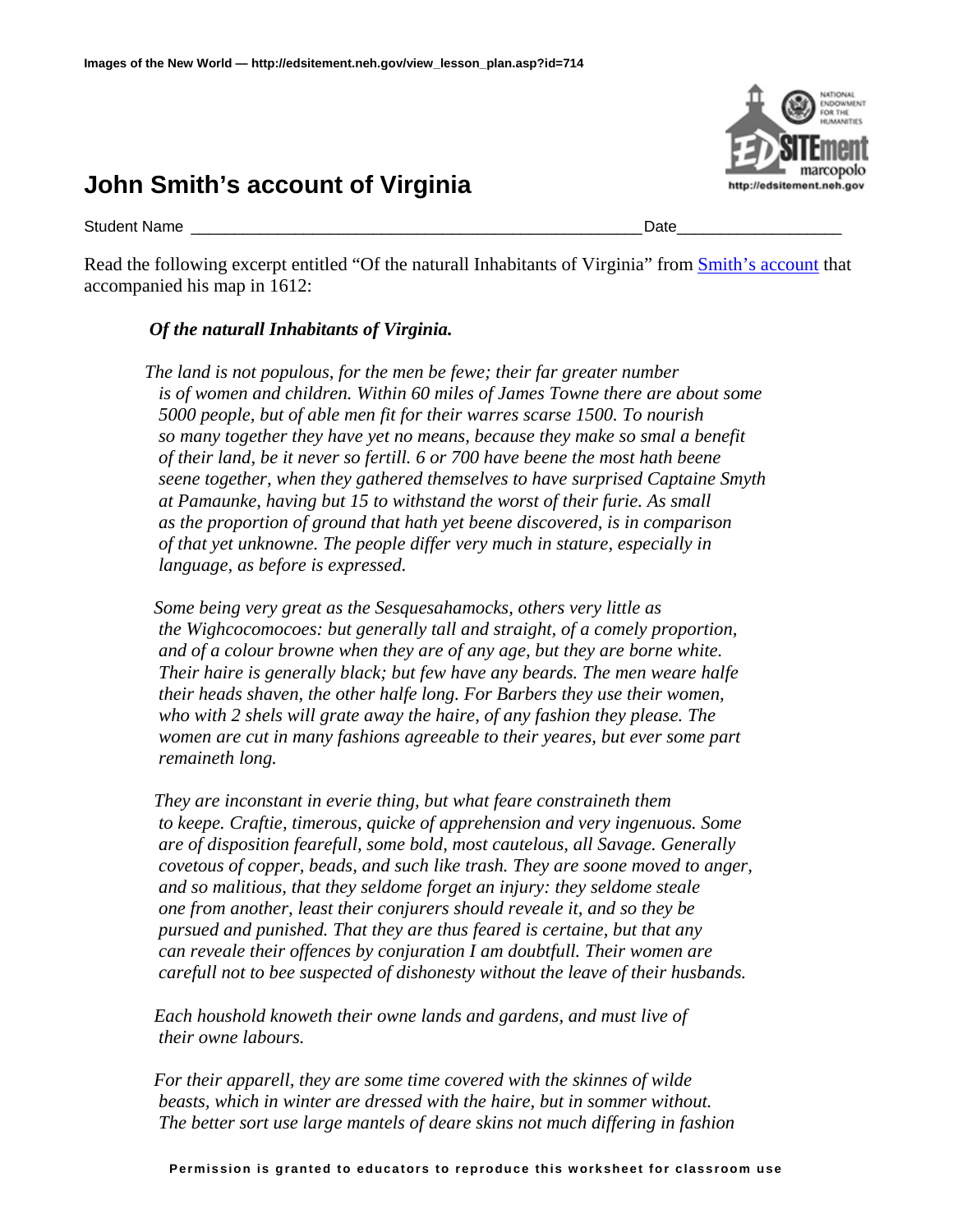*from the Irish mantels. Some imbroidered with white beads, some with copper, other painted after their manner. But the common sort have scarce to cover their nakednesse but with grasse, the leaves of trees, or such like. We have seen some use mantels made of Turky feathers, so prettily wrought and woven with threeds that nothing could bee discerned but the feathers, that was exceeding warme and very handsome. But the women are alwaies covered about their midles with a skin and very shamefast to be seene bare.* 

 *They adorne themselves most with copper beads and paintings. Their women some have their legs, hands, brests and face cunningly imbrodered with diverse workes, as beasts, serpentes, artificially wrought into their flesh with blacke spots. In each eare commonly they have 3 great holes, whereat they hange chaines, bracelets, or copper. Some of their men weare in those holes, a smal greene and yellow coloured snake, neare halfe a yard in length, which crawling and*  lapping her selfe about his necke often times familiarly would kiss his lips.  *Others wear a dead Rat tied by the tail. Some on their heads weare the wing of a bird or some large feather, with a Rattell. Those Rattels are somewhat like the chape of a Rapier but lesse, which they take from the taile of a snake. Many have the whole skinne of a hawke or some strange fowle, stuffed with the wings abroad. Others a broad peece of copper, and some the hand of their enemy dryed. Their heads amd shoulders are painted red with roote Pocone braied to powder mixed with oyle; this they hold in somer to preserve them from the heate, and in winter from the cold. Many other formes of paintings they use, but he is the most gallant that is the most monstrous to behould. Their buildings and habitations are for the most part by the rivers or not farre distant from some fresh spring. Their houses are built like our Arbors of small young springs bowed and tued, and so close covered with mats or the barkes of trees very handsomely, that notwithstanding either winde raine or weather, they are as warme as stooves, but very smoaky; yet at the toppe of the house there is a hole made for the smoake to goe into right over the fire. Against the fire they lie on little hurdles of Reedes covered with a mat, borne from the ground a foote and more by a hurdle of wood. On these round about the house, they lie heads and points one by th other against the fire: some covered with mats, some with skins, and some starke naked lie on the ground: from 6 to 20 in a house.* 

 *Their houses are in the midst of their fields or gardens; which are smal plots of ground, some 20, some 40 , some 100 some 200 some more, some lesse. Some times from 2 to 100 of these houses togither, or but a little separated by groves of trees. Neare their habitations is little small wood, or old trees on the ground, by reason of their burning of them for fire. So that a man may gallop a horse amongst these woods any waie, but where the creekes or Rivers shall hinder.* 

 *Men women and children have their severall names according to their severall humor of their Parents. Their women (they say) are easilie delivered of childe, yet doe they love children verie dearly. To make them hardy, in the coldest mornings they wash them in the rivers, and by painting and ointments so tanne their skins, that after year or two, no weather will hurt them.*